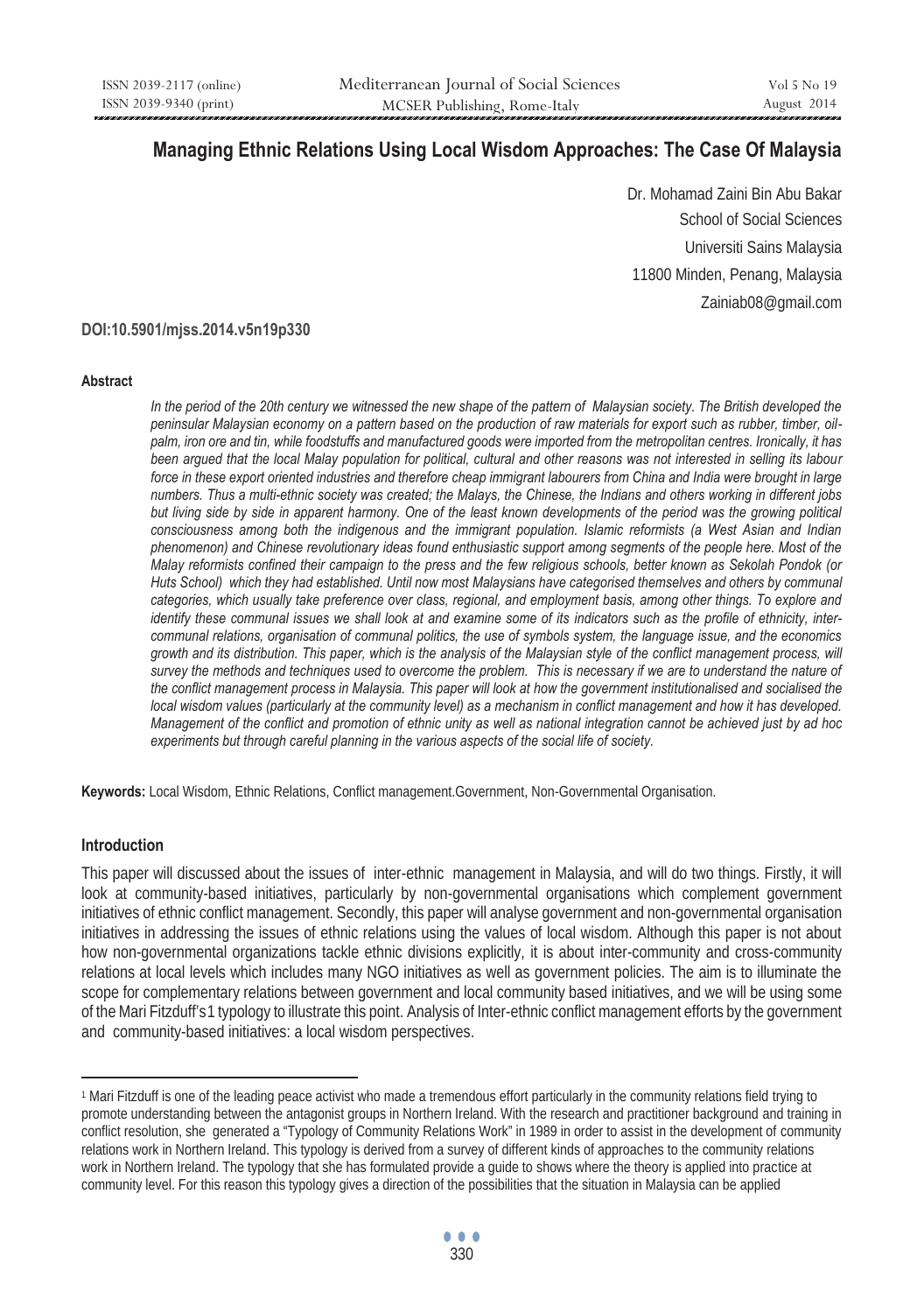| ISSN 2039-2117 (online) | Mediterranean Journal of Social Sciences | Vol 5 No 19 |
|-------------------------|------------------------------------------|-------------|
| ISSN 2039-9340 (print)  | MCSER Publishing, Rome-Italy             | August 2014 |

The discussion takes this exploration a stage further with an assessment of government and local-level (especially NGOs) initiatives of ethnic conflict management. These assessments are based within the frameworks of three of Mari Fitzduff's typology of cross-community relations work under the spectrum of local wisdom (i.e., Anti-Sectarian Work, Cultural Traditions Work (CTW), and Conflict Resolution Work (CRW). The conflict management process will be analysed according to three broad descriptive account as follows: i. Rationale, ii. Examples of Work, and iii. Analysis,

# **Anti-Sectarian Work**

Rationale: The core practice of ethnic relations management in Malaysia is equality, and a fairer share of the national wealth, irrespective of ethnicity.

Examples of work: The New Economic Policy (NEP), language and religious policies, and the Rukunnegara.(or National Ideology).

Analysis: The NEP has tried to promote equality in the country 's socio-economic distribution. Under this NEP program, the technique used is to help the poor group without jeopardising the interests of the rich group. The objective is, to equalize the opportunities and interests of all groups (Lee Hock Guan, 2013, Gomez and Saravanamuttu, 2013). Dr. Chandra Muzaffar (1997), on commenting this issue says;

 "As a society which was underdeveloped economically during colonial and feudal era, thus, the bumiputera need a special help and protection. The protection was given through several phases in the Constitution, which is known as "Bumiputera Special Privilege". Without this privilege, there is a high possibility that Bumiputera cannot develop in several economic and social areas, including higher education, become the member of a professional, business and industrial body. Even though the government has ascertained that the bumiputera's special privilege cannot be threatened by any parties, they also make sure that non-bumiputera will also have the opportunity to venture in all economy sectors, through open market".

A fair approach to the use of language was also implemented. As the result from the Musyawarah by community leaders, who represented their community interest, Malay language was accepted as the lingua franca and as the official language since it is the most dominant one and originated from this part of the world. However, other languages are also used freely. Similarly, in terms of religious practice, Malaysian citizens are also given the freedom to practice their own religion. This freedom and the right to practice is secured by the constitution. According to Chandra Muzaffar (1997),

 "Islam has a close relationship with the history and evolution of Malaysian society, therefore it is declared as an official religion. Meanwhile, other religions practiced by majority of other ethnic within the Constitution. The equalization in practicing their own religions is fair to both Muslim and non-Muslim".

As far as the work relevant to anti-sectarian areas is concerned, Chandra suggested that community leaders in general and community relations officers in particular must develop a more profound understanding of ethnic trend in the post 1970s. There are major developments which are taking place in both the Malay and non-Malay communities as far as ethnic relations go. Within the Malay community for instance, the following factors have resulted in a psychologically more secure response to ethnicity: (a) the resolution of the language and culture issue; (b) the stronger position of Islam; (c) greater economic security and mobility for the middle and uppper classes; (d) a stable political position; and (e) expansion of the Malay middle-class. Consequently, an influential stratum of Malay society feels that it is now in a situation to come to grips with ethnic questions. This is particularly true to certain young Muslim groups. Similarly, among non-Malays, one of the major obstacles to communicate with the Malays in the past was the absence of a common language. According to Chandra, this is fast disappearing among young non-Malays. As Malays and non-Malays develop a common basis for communication, he suggested that certain common values and ideals can now be nurtured which can hold both parties together. To equip them for the challanges ahead, he referred back to his idea of 1980, which suggested the need for more comprehensive training programmes to be held.

 "There should be a permanent community relations training institute in which short-term and long-term courses on ethnic problem and

how to deal with can be conducted. Priority should be given to the people involve in community relations work".

The Rukunegara Project is also relevant to anti-sectarian work. Faaland, Parkinson and Saniman (1990; 2003) stressed that;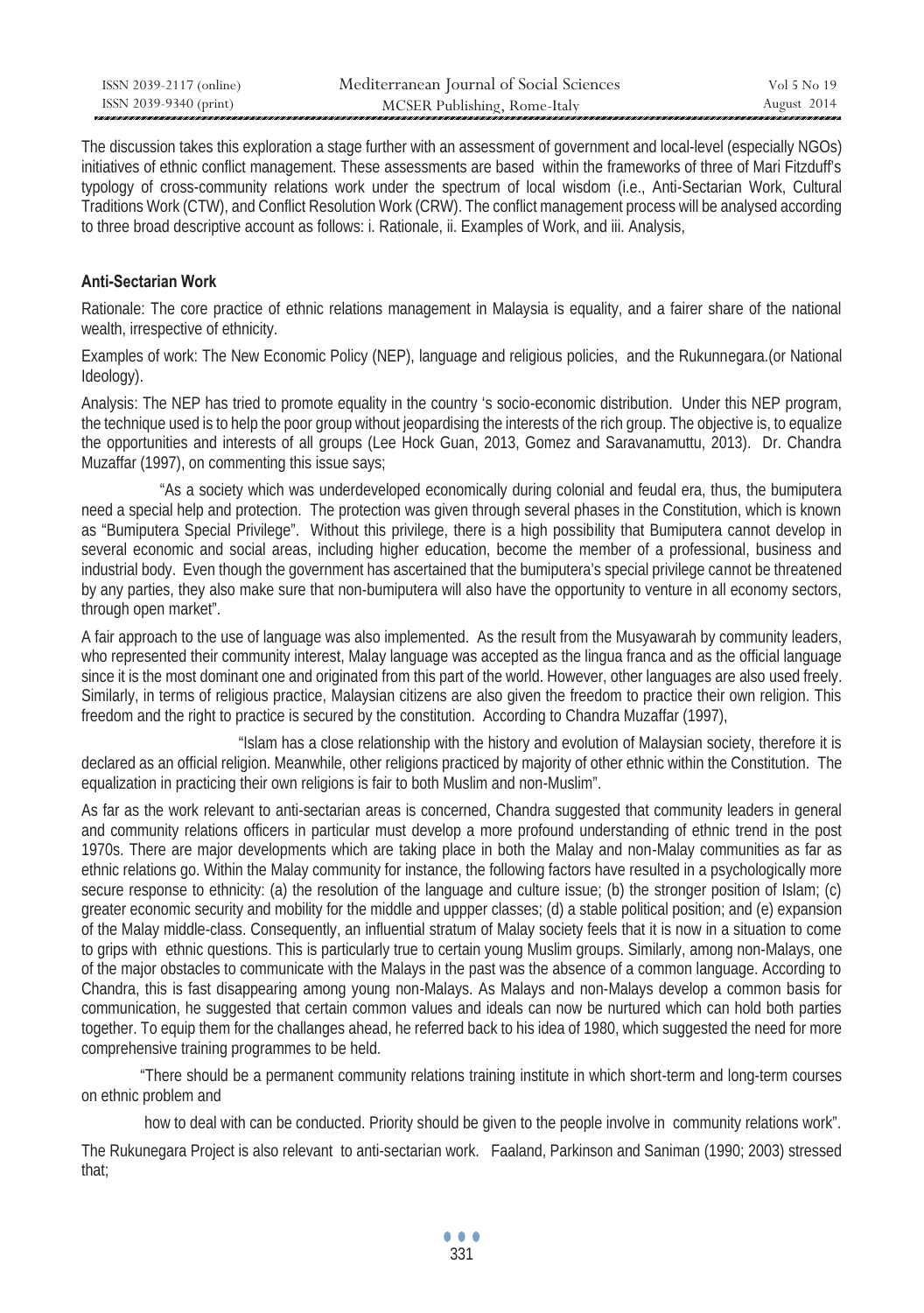| ISSN 2039-2117 (online) | Mediterranean Journal of Social Sciences | Vol 5 No 19 |
|-------------------------|------------------------------------------|-------------|
| ISSN 2039-9340 (print)  | MCSER Publishing, Rome-Italy             | August 2014 |

 "The political statesmanship and foresight of this approach (Rukunegara) to nation building by means of consensus instead of confrontation and through frank but closed door discussions of sensitive national issues, has been demonstrated by the uninterrupted political stability of the country from 1969 to recent years"

According to Faaland (et.al), the New Economic Policy was formulated by the government after the riot of 1969 as 'the economic foundation' of the Rukunegara1. The importance of the Rukunegara as the pillar of social stabilization was stressed by Tun Abdul Razak. He argued that "important though the ideals of Rukunegara and consensus building might be, the battle for unity would be won or lost in the economic and social restructuring of the nation. The NEP was therefore designed with the intention of giving content and substance to the new Malaysia ideology of nation building as embodied by the Rukunegara. It was based on the construction of new alliances of moderate political elements within the society and on a new formula"

The implementation of several policies, such as the NEP as well as action plans taken by the Department of National Unity is aligned with the objective of providing an equal opportunity to all parties in all life aspects. Community-based organisation also played their role to help bolster the government effort. This is the anti-sectarian work coincides with the anti-sectarian activities described by Fitzduff, which are to decrease discrimination at the individual, group and institutional levels.

# **Cultural Traditions Work (CTW).**

Rationale: Pluralism within and between the multi-ethnic society should be respected. Differences such as that in culture and religion should not regarded as a threat to one another.

Examples of work: Rukun Tetangga, 2 Unity Kindergarten, School, Mass Media.

Analysis: Most of the aspects highlighted by Fitzduff are similar to the ethnic conflict management practice in Malaysia. The neighbourhood methods (particularly through Rukun Tetangga organisations) of informal interactions has contributed to closer inter-ethnic co-operation. According to Wan Halim (1996),

 " this is because of the informal nature of neighbourhood interaction and its intimate social and emotional environment which is rarely

 found in other fields such as the work-place. Relationship within a neighbourhood tends to be more personal and informal. When

 compared to the work-place, it is more relaxing and natural and the relationship, whether positive or negative tends to be more durable.

 Since neighbourhood interaction also involves not just individuals but families as a whole, it is potentially more important in

promoting inter-group understanding."

 $\overline{a}$ 

The CTW activities are geared towards a spirit of tolerance amongst children and have had an effective impact. The Unity Kindergarten programme has attracted voluntary participation at all levels from the parents and teachers as well as from pupils of different ethnic groups and background. In fact the Unity Kindergarten is the most effective parameter in combining the participation from the government and private sectors and also the public in the form of cross-ethnicity. (Government of Malaysia, 2014)

The mass-media also played a major role in the CTW. According to Wan Halim, inter-ethnic relations are "influenced by the kinds of information that are generated, evaluative statements made concerning the ethnic groups, and model of behaviour towards in-group and outgroups." The electronic media (such as internet, television, and radio) and printed media (such as newspaper, magazine and book) play an important role in developing the society, and at the same time functions

<sup>1</sup> The words of the Rukunegara are perhaps better understood and appreciated by those with a fluent command of Bahasa Malaysia. It has sometimes been translated into English as the National Ideology which is not a very accurate or indeed helpful translation. Rukunegara should be regarded as the pillars of the nation. The nation must be firmly established upon all the pillars of the Rukunegara which it would be the duty of everyone to uphold and defend. All the pillars are equally inviolate, all are necessary to maintain the equilibrium and structure of the nation (Ghazali Shafie)<br><sup>2</sup> The Rukun Tetangga (Neighbourhood Organisation) scheme was introduced on 29th August 1975, under the Essential (Rukun

Tetangga) Regulation 1975, (P.U (A) (279/75). Through this scheme, the government aim was to monitor the unity among the population in the residential areas using neighbourhood based activities.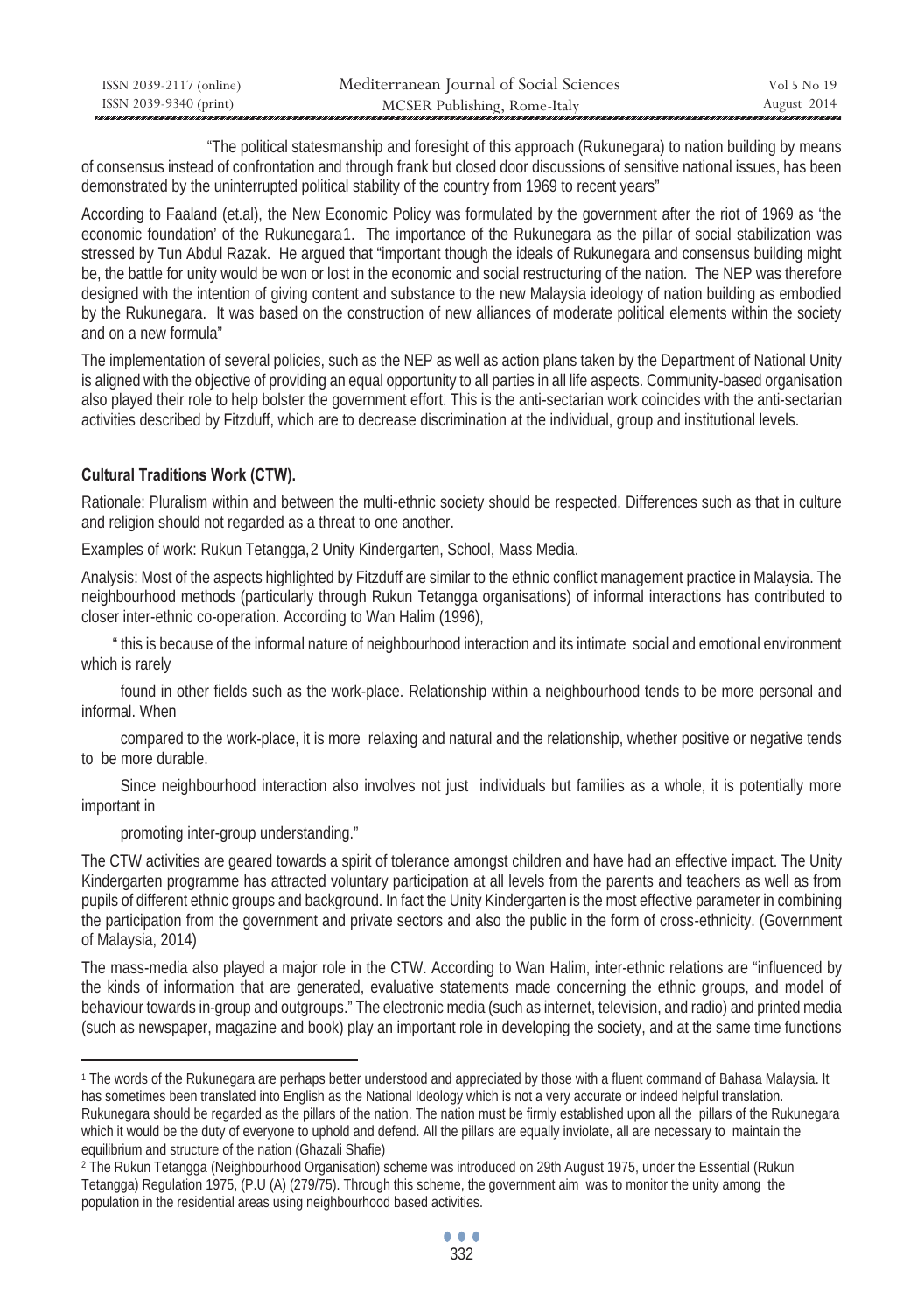| ISSN 2039-2117 (online) | Mediterranean Journal of Social Sciences | Vol 5 No 19 |
|-------------------------|------------------------------------------|-------------|
| ISSN 2039-9340 (print)  | MCSER Publishing, Rome-Italy             | August 2014 |

as a major agent in the socialisation process. Therefore, we can utilise the media to promote unity, "as primary face-to-face social contact" declines in frequency and intensity, particularly in a modern urban society, secondary sources of information through the media increases in relative significance (Utusan Malaysia, 2014). However, it is important for us to accept the fact that a totally free media is rare. The media will play a positive or negative role, depending on the situation such as political influences in the society. This is due to the media's own orientation and objectives.

Being optimistic, Wan Halim argues that it is important that mass media is made aware of its potential role and responsibility in the society. The policy maker has come out with certain rules and regulations in order to safeguard offending ethnic sensitivities (Chandra Muzaffar, 1986) These rules and regulation, though essential, constitute the passive aspect of interethnic promotion. Therefore, they need to be complemented with the active efforts in terms of constructive social themes in media reporting. Wan Halim suggested that research and analysis needs to be done on how the 'role and regulations came into being, and whether they are based on correct assumptions or merely ad hoc inventions'. Furthermore, he suggested that content analysis of mass media coverage should be carried out for all levels of society in order to 'identify the degree to which mass-media is helping to produce future generations who are proud of their Malaysian identity'.

Education is also one of the vital parameters in CTW. Despite the fact that education has played its role in strengthening ethnic relationships, there are still a lot of unsettled agendas. According to Lee Hock Guan (2013) the Malays were underrepresented in higher education was already recongised by the Carr-Saunders Commission which proposed 'appropriate adjustments' to increase the number of qualified Malay students for admission into higher education but without compromising the merit-based admissions policy. This matter has captured the interests of many scholars and social analysts. Wan Halim, argues that "bringing together the children of the various ethnic groups by itself, does not guarantee the development of goodwill and understanding since it may well produce the opposite result." Wan Halim, who has been involved in a wide range of research in this area, suggested that close scrutiny needed to be given to specific aspects of the educational system such as;

 i) Curriculum. The civics and moral education aspects of the curriculum need to be strengthened in order to promote a sense of national

 pride. Other subjects such as geography, history and natural sciences should also be geared towards increasing the knowledge of the

students concerning the past, present and future development of the country.

 ii) Contact. The Classroom and school environment should encourage inter-ethnic contact and co-operation and efforts at desegregation

need to be a clearly defined policy.

 iii) Extra-curricular activities. These should not ignore the need to integrate the various ethnic groups. Through group activities,

subconscious learning can be fostered which will promote more positive inter-ethnic perception and attitudes.

 iv) Student-teacher relationship. Teacher need to project a positive and unbiased image of themselves particularly when dealing with

 students of other ethnic groups. No amount of preaching on positive values will produce much effect if prejudice attitudes and

favouritism are demonstrated by teachers in their daily contact with the students.

To conclude, the CTW is contributing towards establishing a stable social relationship and should be continued and strengthened.

### **Conflict Resolution Work (CRW).**

Rationale: Within the Malaysian context, conflict resolution work needed to tackle both tangible and intangible sources of ethnic problem.

Examples of work: The New Economic Policy (NEP) and the Department of National Unity (DNU) programmes.

Analysis: Conflict resolution work is referred to the efforts undertaken by the DNU and the NEP to tackle the underlying sources of ethnic problem, in order to achieve positive peace in the society. In this context, the main task of the DNU is to

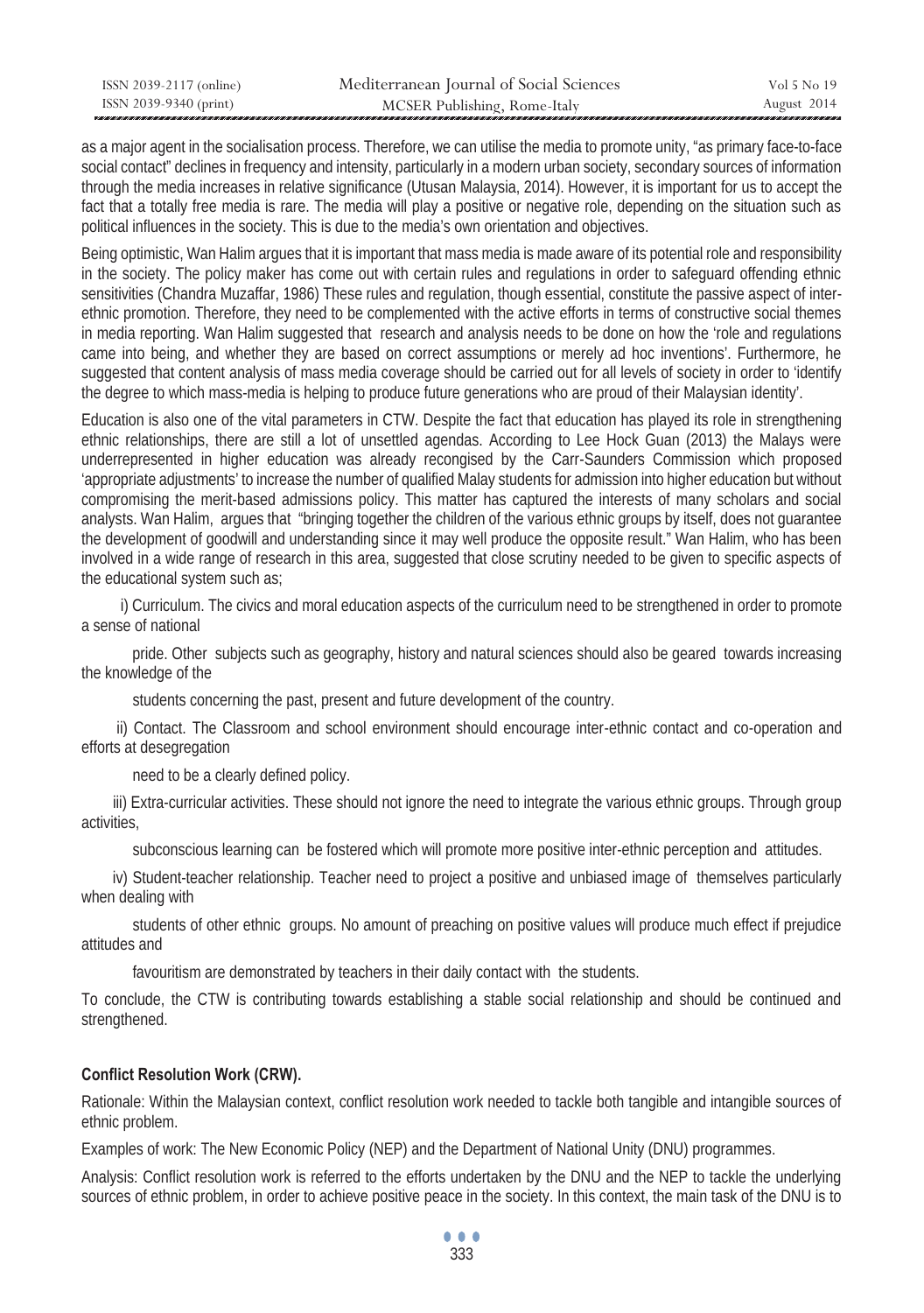| ISSN 2039-2117 (online) | Mediterranean Journal of Social Sciences | Vol 5 No 19 |
|-------------------------|------------------------------------------|-------------|
| ISSN 2039-9340 (print)  | MCSER Publishing, Rome-Italy             | August 2014 |

strengthen "the ethnic relations network". For instance, the cross-community trips, neighbourhood work camp, neighbourhood campaign, integration outdoor activities, recreation, family picnic and gotong-royong have been utilised by the DNU in the process of building and strengthening "the ethnic relations network". At the same time the NEP programs aim to bridge the socio-economic gap between the ethnic groups in achieving the social justice. Thus, in this context both DNU and NEP programs are compatible with the ultimate objective of conflict resolution technique, to change the situation and remove the underlying source of conflict.

To enhance the areas and impacts of the CRW, Chandra Muzaffar suggested that the government should help established an independent, autonomous research institute on ethnic relations. The institute has to be completely independent if it is to function well. This institute has to look at state policies as they affect various spheres of society just as it has to study interaction among communities, conflict-generating situations, ethnic stereotypes, the emergence and perpetuation of prejudice, cultural commonalties and the role of universal ethical values in the nation-building process. Chandra said that in more ways than one, Malaysia is indeed the best available laboratory for the analysis of ethnic relations. He emphasised that research by individual scholars whether local or foreign is no substitute for the sort of institution that is being suggested here for what is sorely needed is a systematic, holistic approach to the ethnic problem which garners the skills of different type of specialists in a gigantic intellectual effort that will span a few decades. From time to time, the institute could of course make recommendations to Parliament to which it would be directly responsible. This suggestions, if accepted, could be implemented by the Community-based organisations.

# **Conclusion.**

From the discussion above it is clear that considerable effort in conflict management related to the ethnic issue in Malaysia has been carried out. These paper also show that Fitzduff's typology of community relations work have a useful function in investigating and analysing these approaches by the government as well as community based organisations in managing inter-ethnic related conflict. The approach taken by the government in handling this issue is mainly through the legislative procedures. This approach coincided with the explanation by Mc Garry and O'Leary (1993), regarding the taxonomy of the macro political form in the ethnic conflict regulation framework. As a third party, the government (who possesses political power) became the main actor and 'arbiter' in order to regulate problems related to inter-ethnic relations. The formation of the New Economic Policy, as well as the establishment of the Department of National Unity are relevant examples of the government's roles.

Acknowledgements: Author would like to thank Universiti Sains Malaysia for giving him financial support to carry out this research

#### **References**

Chandra Muzaffar, (1986), Freedom in Fetters - an analysis of the state of democracy in Malaysia, Aliran Kesedaran Negara (ALIRAN), ... Penangg.

Fitzduff, Mari, (1991), A Typology of Community Relations Work and Contextual Necessities, Community Relations Council, Belfast, Northern

Ireland, Pamphlet no. 1, April.

Government of Malaysia (2014) http://www.pmo.gov.my/GTP/documents/ GTP%20 Roadmap/GTP%20Roadmap\_Chapter04.pdf

Gomez, Saravanamuttu (eds), (2013), The New Economic Policy in Malaysia : Affirmative Action, Ethnic Inequalities and Social Justice, National University of Singapore Press, Singapore.

Just Faaland, J.R.Parkinson, Rais Saniman (1990), Growth and Ethnic Inequality: Malaysia's New Economic Policy, Hurst, UK (first Publish).

Just Faaland, Jack Parkinson and Rais Saniman (2003), Growth and Ethnic Inequality: Malaysia's New Economic Policy, Kuala Lumpur, Utusan Publications & Distributors Sdn Bhd

Lee Hock Guan, Racial Citizenship and Higher Education in Malaysia, in Gomez, Saravanamuttu (eds), (2013), The New Economic Policy in Malaysia : Affirmative Action, Ethnic Inequalities and Social Justice,National University of Singapore Press, Singapore.